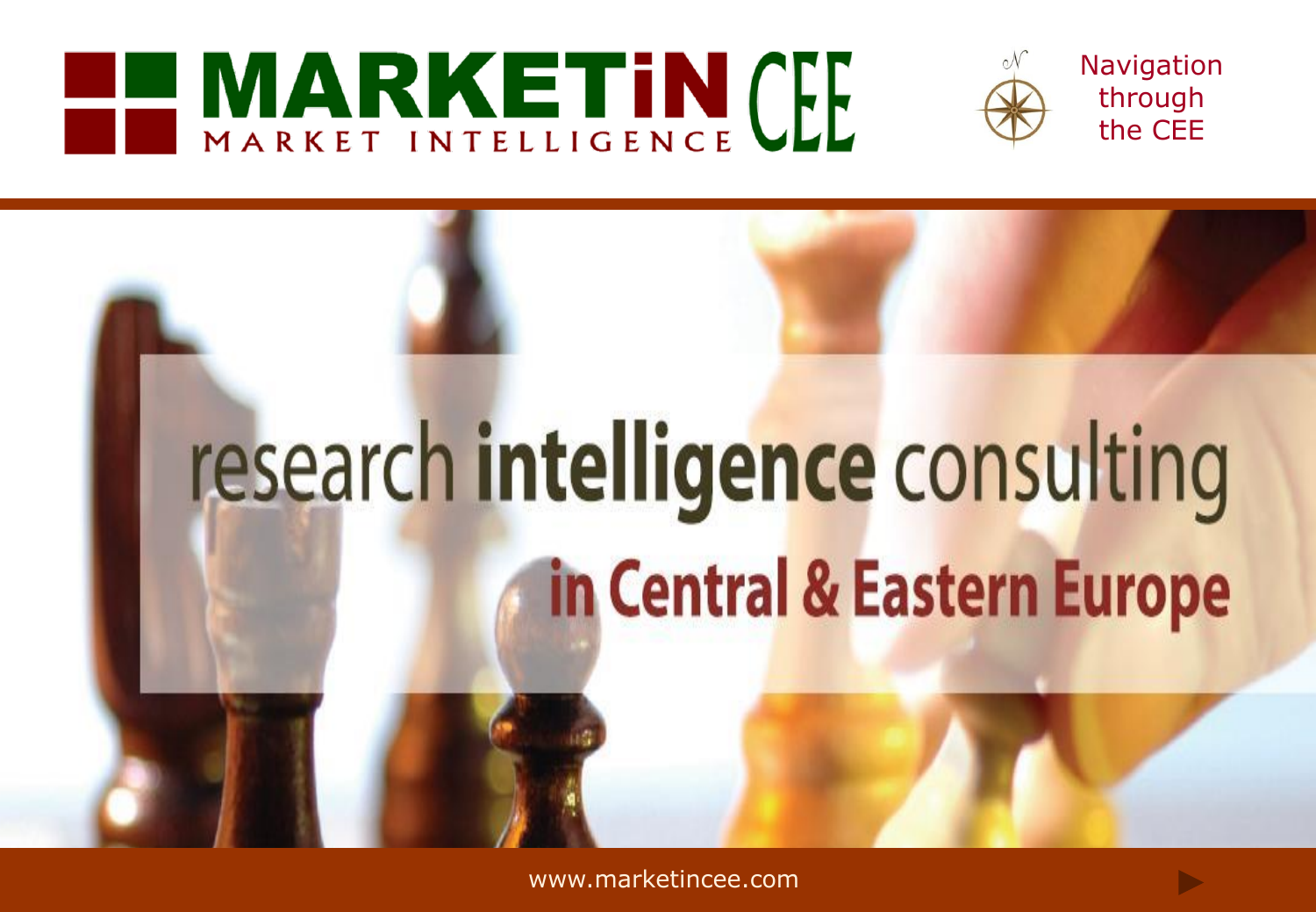

**Navigation Through the CEE**

## Introduction

For almost 15 years, **MARKETiN CEE** has been providing complex **market intelligence**, **consulting** and **support** for **market entry**, **business development** and **competitiveness enhancement in Central and Eastern Europe**.

Through **market research**, **competitive intelligence**, **strategic consulting** and **tactical support**, we help identify, assess and **leverage opportunities** and **mitigate risks** related to **markets**, **industries** and **companies** in the region.

**From intelligence and advisory support** for **planning** and **decision-making** down **to hands-on assistance** during their **in-market implementation**, our team and a wide network of local experts will help you **develop your business** in CEE.

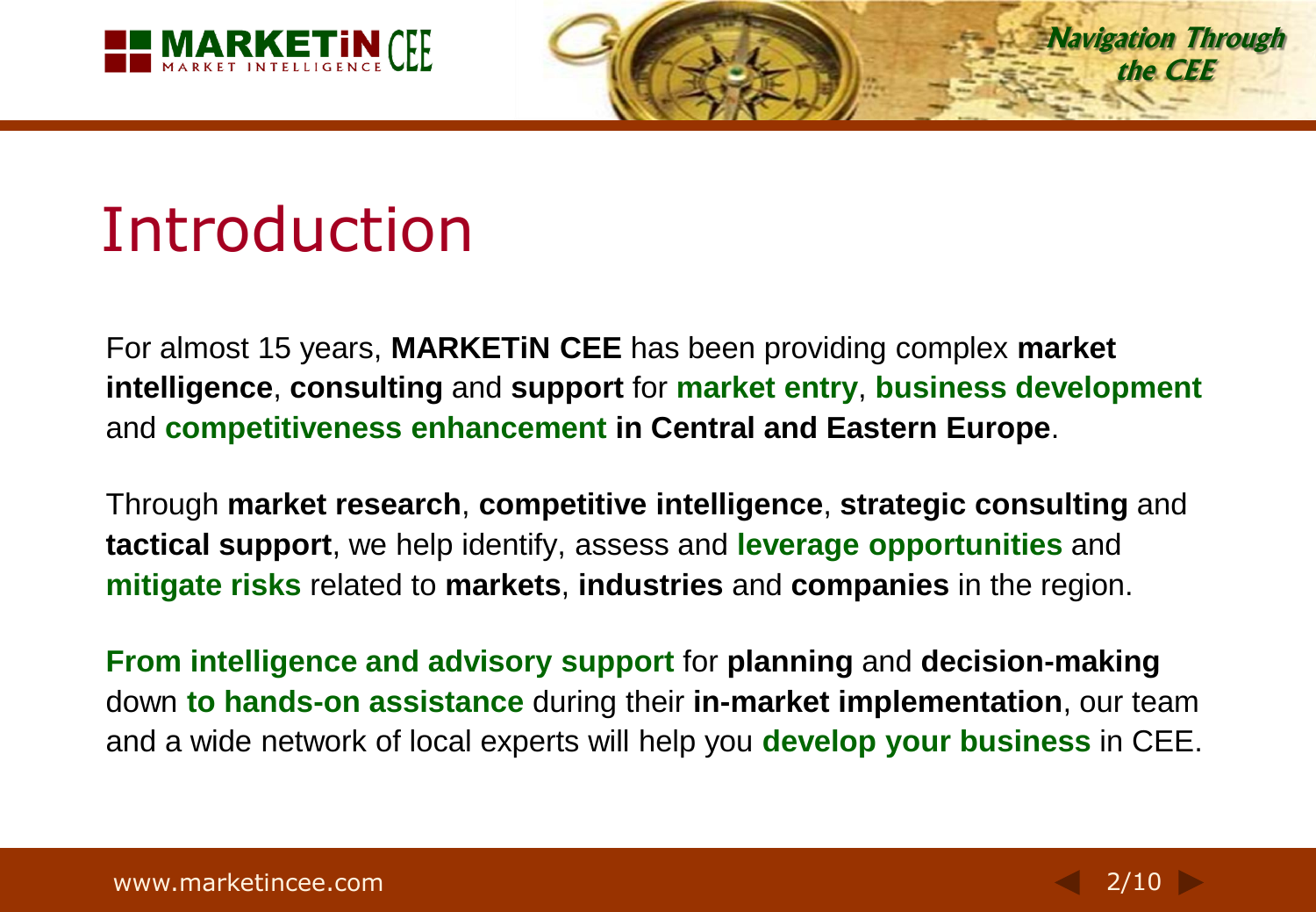

## Purpose

We serve as a "**navigation through the CEE**" and a **one-stop-shop** for **risk and opportunity identification and analysis** as well as for **business development advisory and support** in this region.

Based in the heart of CEE region, our **team of seasoned consultants & analysts** supports clients' decision-making by **providing knowledge and insight on local markets, industries and companies**. While our unrivalled extensive **network of local experts & consultants assists on the ground** with successful market entry or further business development.

Our networks, methodologies and technologies allow us to be very **effective and flexible**! We also seek to foster **transparency** and **professionalism** in CEE.

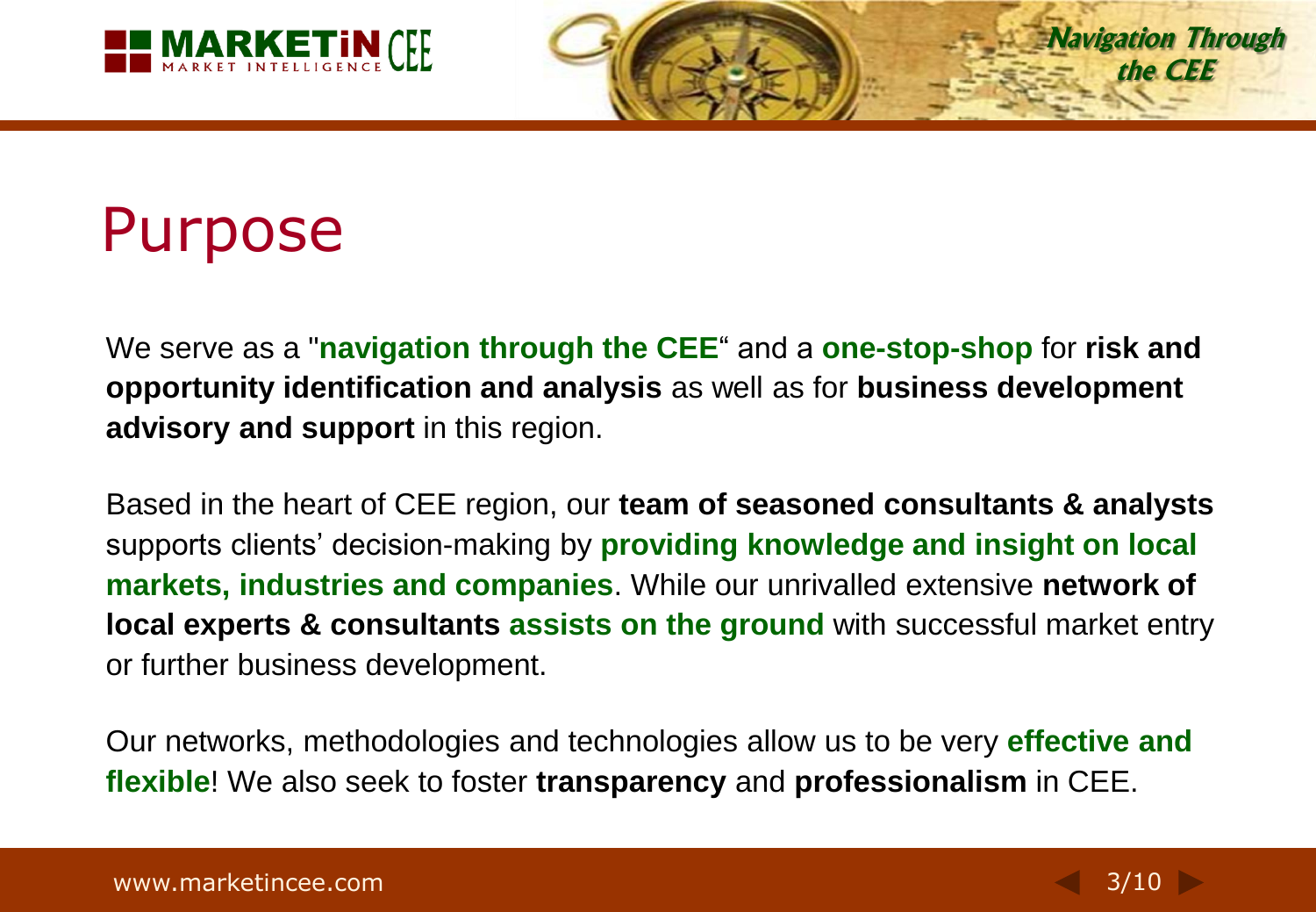

## Solutions & capabilities

#### Market Research

- Strategic Market Research
- Marketing Survey & Analysis

#### Competitive Intelligence

- Strategic Competitive Intelligence
- Business Intelligence

#### Early Warning & Monitoring

**Navigation Through the CEE**

- Strategy Radar*™*
- Online Competitor Tracking

#### Management Consulting

- Strategic Planning Consulting
- Marketing Audit & Advisory

#### Business Matchmaking

- M&A Target Search
- Business Partner Search

#### Market Entry Assistance

- Direct Investment Management
- Sales & Marketing Support

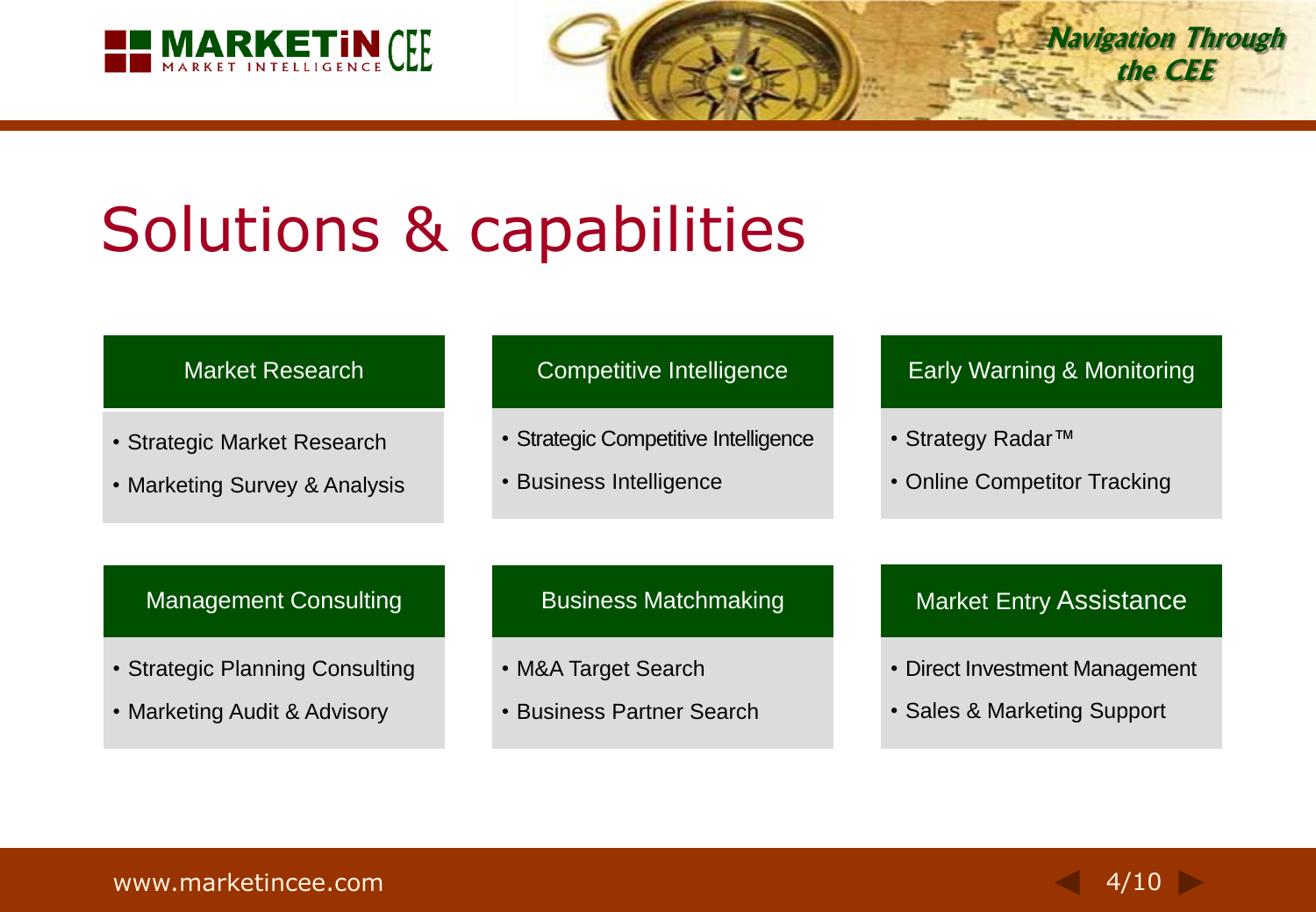

## Most wanted services

#### **Market Research**

- **→ Strategic Market Research** 
	- *Location Search & Benchmarking*
	- *Market Analysis*

#### **Competitive Intelligence**

- **→ Strategic Competitive Intelligence** 
	- *Competitive Analysis*
- $\rightarrow$  Business Intelligence
	- *Reputation Background Check*
	- *Pre-Employment Screening*

#### **Business Matchmaking**

- **→ M&A Target Search** 
	- *Acquisition Target Search + Due Diligence*
- **→ Business Partner Search** 
	- *Distributor Search*
	- *Strategic Implementation Partner*
	- *Components Sourcing*

#### **Market Entry Assistance**

- **→ Sales & Marketing Aid** 
	- *B2B Leads Generation*

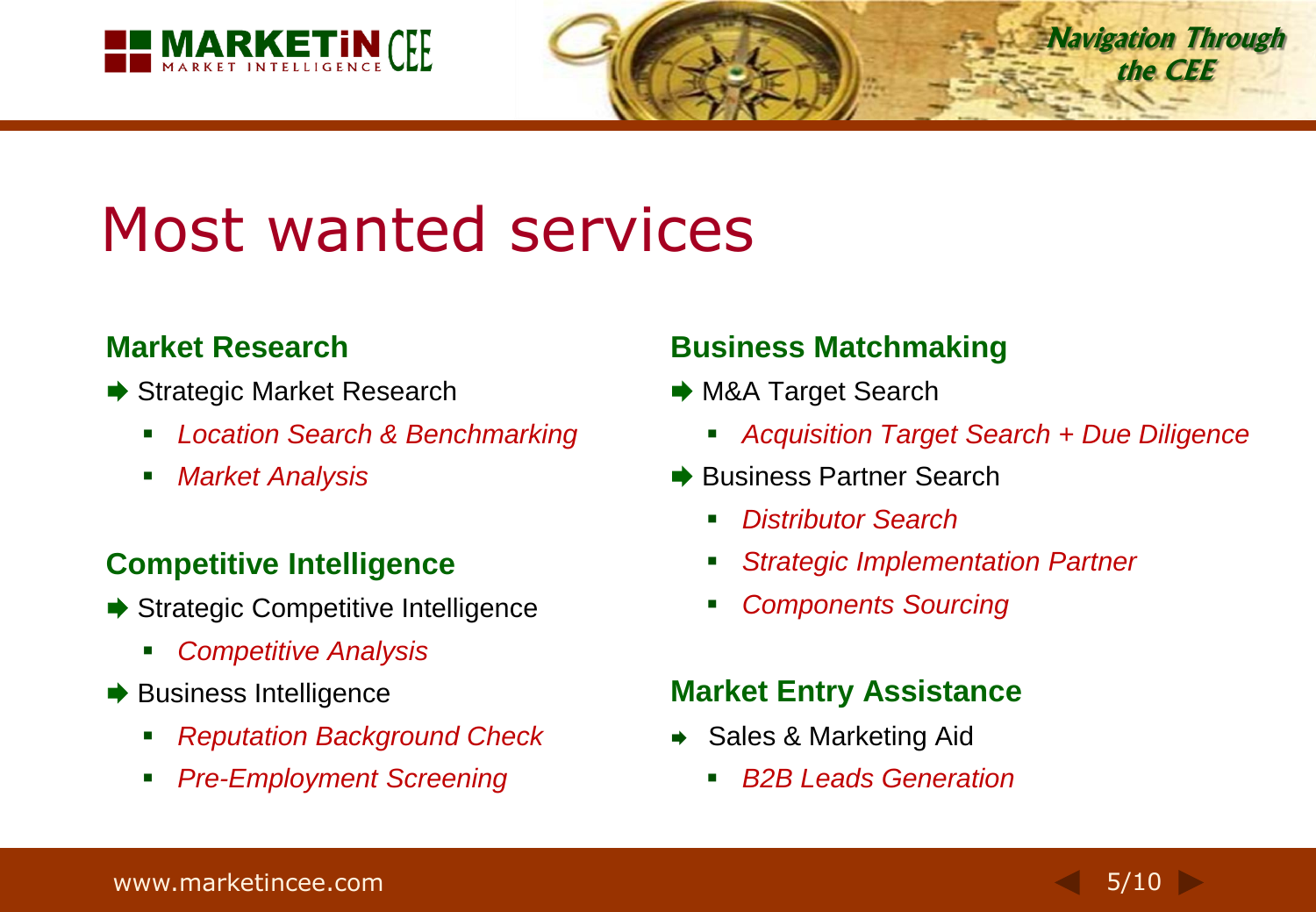

## Markets covered

Thanks to our network of local experts and partners, called **CEERICA** - *Central and Eastern European Research, Intelligence and Consulting Alliance*, we cover the following CEE markets:

- **Central Europe:** Slovakia, Czech Rep., Poland, Hungary, Austria, Slovenia,
- **Baltics:** Estonia, Latvia, Lithuania,
- **Balkans:** Romania, Bulgaria, Croatia, Serbia + Kosovo, Bosnia-Herzegovina, Albania, Macedonia, Montenegro,
- **Other CEE Countries:** Turkey, Belarus, Moldova, Ukraine, Russia, etc.



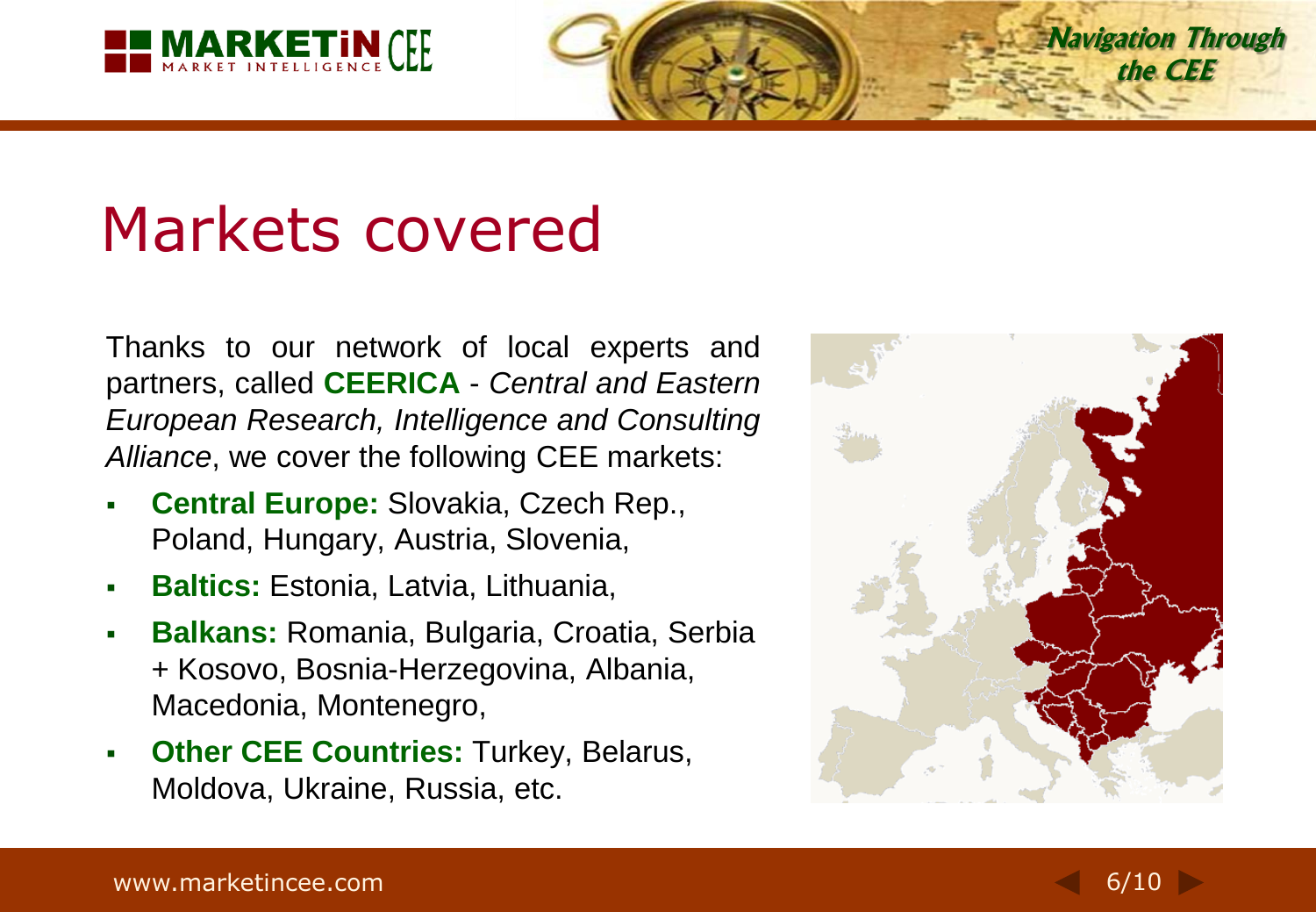

## Industries served

Though assisting clients from **various industries**, MARKETiN CEE has most experience in serving companies both from:

#### **manufacturing sectors**: &

- **Electronic and Electrical Equipment**
- Industrial and Commercial Machinery
- **Fabricated Metals**
- Petrochemicals
- Automotive
- $e$ tc.

#### **service sectors**:

- Transport & Logistics
- Healthcare & Pharmaceuticals
- $\blacksquare$  ICT,
- Real Estate,
- Energy,
- $e$ tc.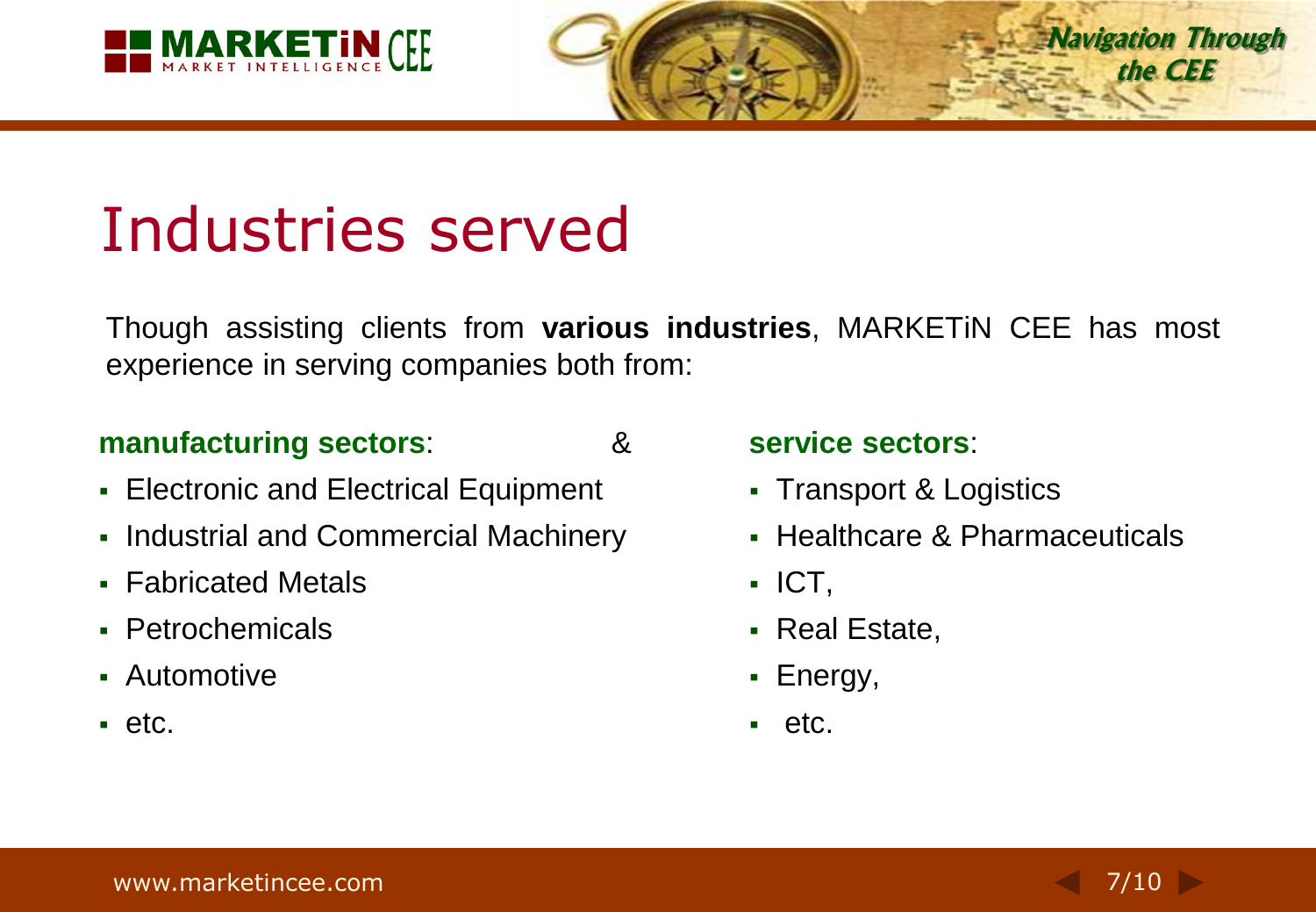

**Navigation Through the CEE**

## **Clients**



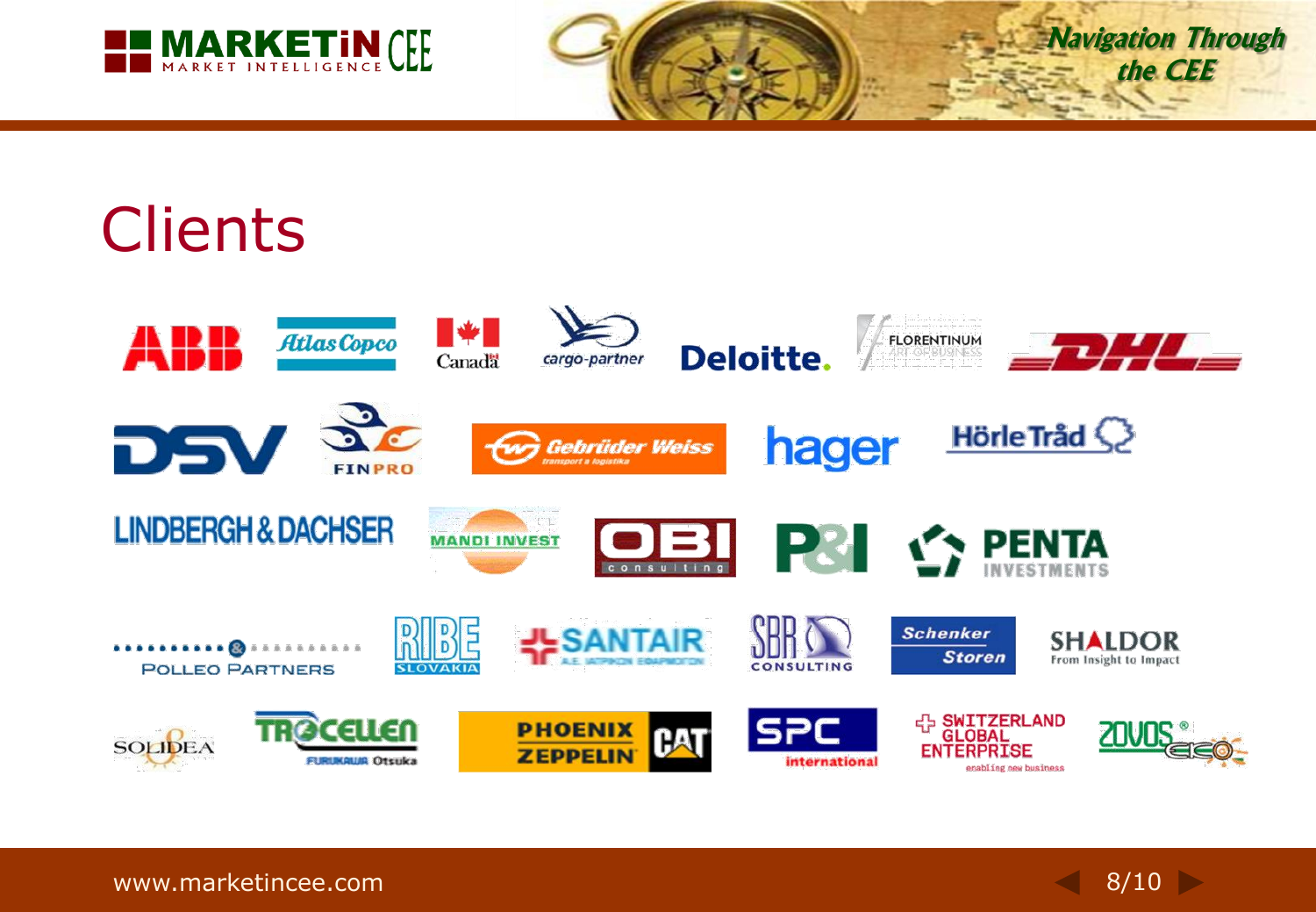



## Testimonials

MARKETiN CEE "*provided a business market research report which was competitively priced and well targeted at the subjects and points required. The report has proved to be of good use and I will not hesitate to use their services again*."

Director, **a medical device business consultancy**, U.K.

"*We are very satisfied with the market study you provided. ... Thanks a lot for all your efforts and the excellent work*."

Sales Manager, **an automotive supplier**, Germany

"*The best Slovak CI-Services House in terms of product value, flexibility and network quality*." Chief Business Intelligence Analyst, **a Central European investment company**, CEE